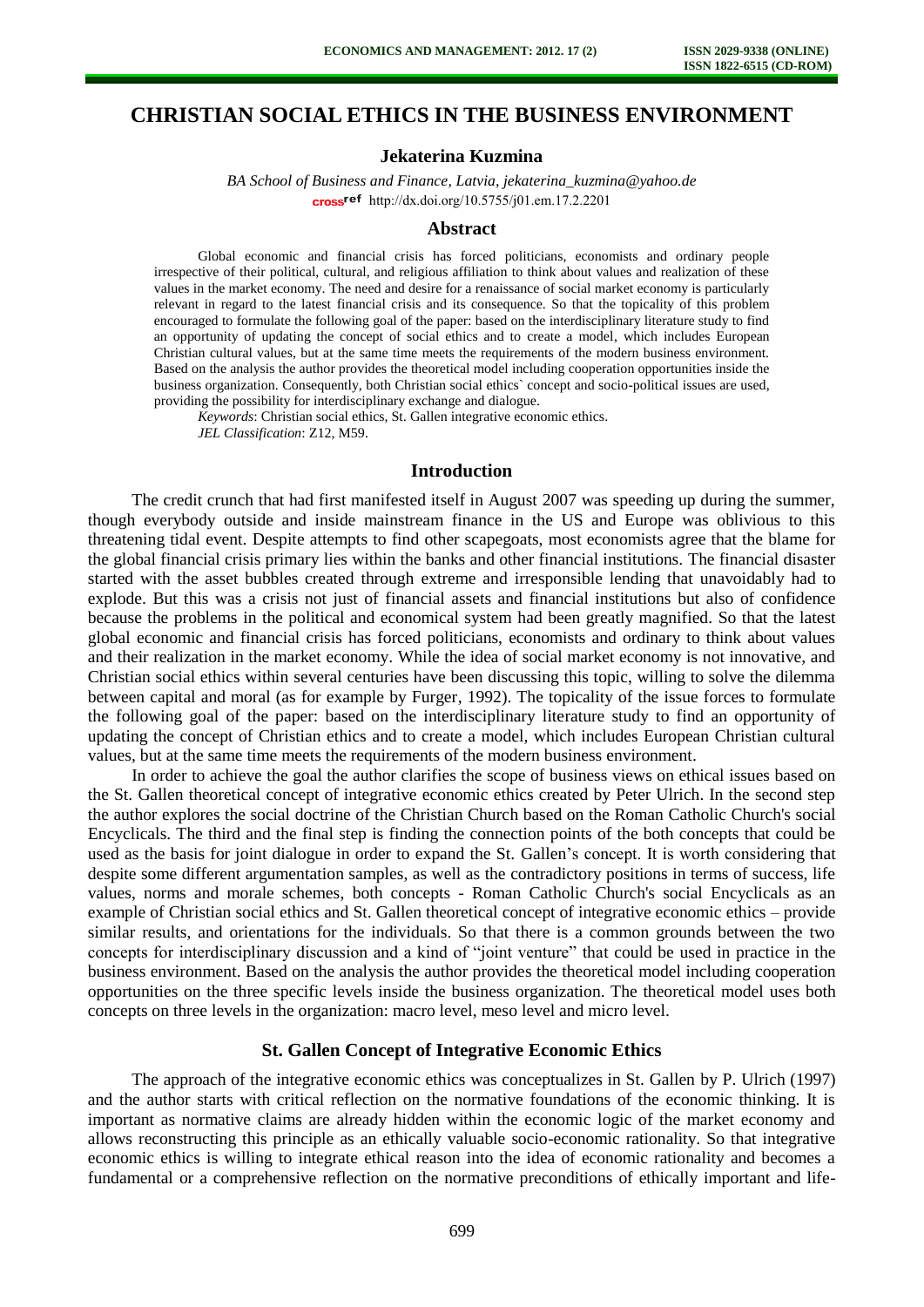conductive ways of rational economic value-creation process. The concept of integrative economic ethics tackles three main tasks. Short introduction in these tasks provides to better understanding of the concept described above. The first task is the critique of pure economic reason and of the economism. The second is the clarification of an ethical integrated idea of socio-economic rationality and of the basic dimension of a life-conductive economy. The third and the last task is the determination of the "loci" of moral reasoning and responsibility with respect to economic behaviour and policies in a well-ordered society of free citizens. This means that the ethical concept turns out to be a piece of political ethics. So that the approach developed by P. Ulrich is an attempt of comprehensive ethical re-orientation of economic reasoning on the basis of philosophical ethics and political philosophy.

P. Ulrich outlines in his concept a model of society as part of business ethics reflection and is proposing a "third way" between the conventional alternatives like economic liberalism and more regulation like social statism (Ulrich, 2005). The foundation of all the efforts is based on the role of economic citizen – in the integrative social ethics he is both *bourgeois* and *citoyen*. That means he is the owner of productivity factors and also involved in the life of society solving such questions as responsibility and solidarity. In such a society the probability that the economy serves the people and not vice versa is the highest. These ideas (Ulrich, 2005) can be presented as theoretical model as following in the Figure 1.



**Figure 1.** Civil society as "third way"

In order to provide evidence that the business ethics postulates are not utopian Ulrich distinguishes business ethics topology (Ulrich, 2001).

| domain of ethic rules:<br>- ordoliberalism as deliberative governance                                                                     |                                                                                         |
|-------------------------------------------------------------------------------------------------------------------------------------------|-----------------------------------------------------------------------------------------|
| domain of economic citizen ethics:<br>- reflecting consumer<br>- critical investors<br>- organizational citizen<br>- responsible citizens | domain of business ethics:<br>- corporate resposibility<br>- charitable business ethics |

#### **Figure 2.** Ethics topology

The practice of life-serving economic activity is based on three different levels (follow Figure 2 above), which should be explained in details: the holders of morality are both an individual citizen as an economic actor (domain of economic citizen ethics), and also the companies and organizations as collective leaders (domain of business ethics). Both the holders need a kind of normative umbrella - nationally and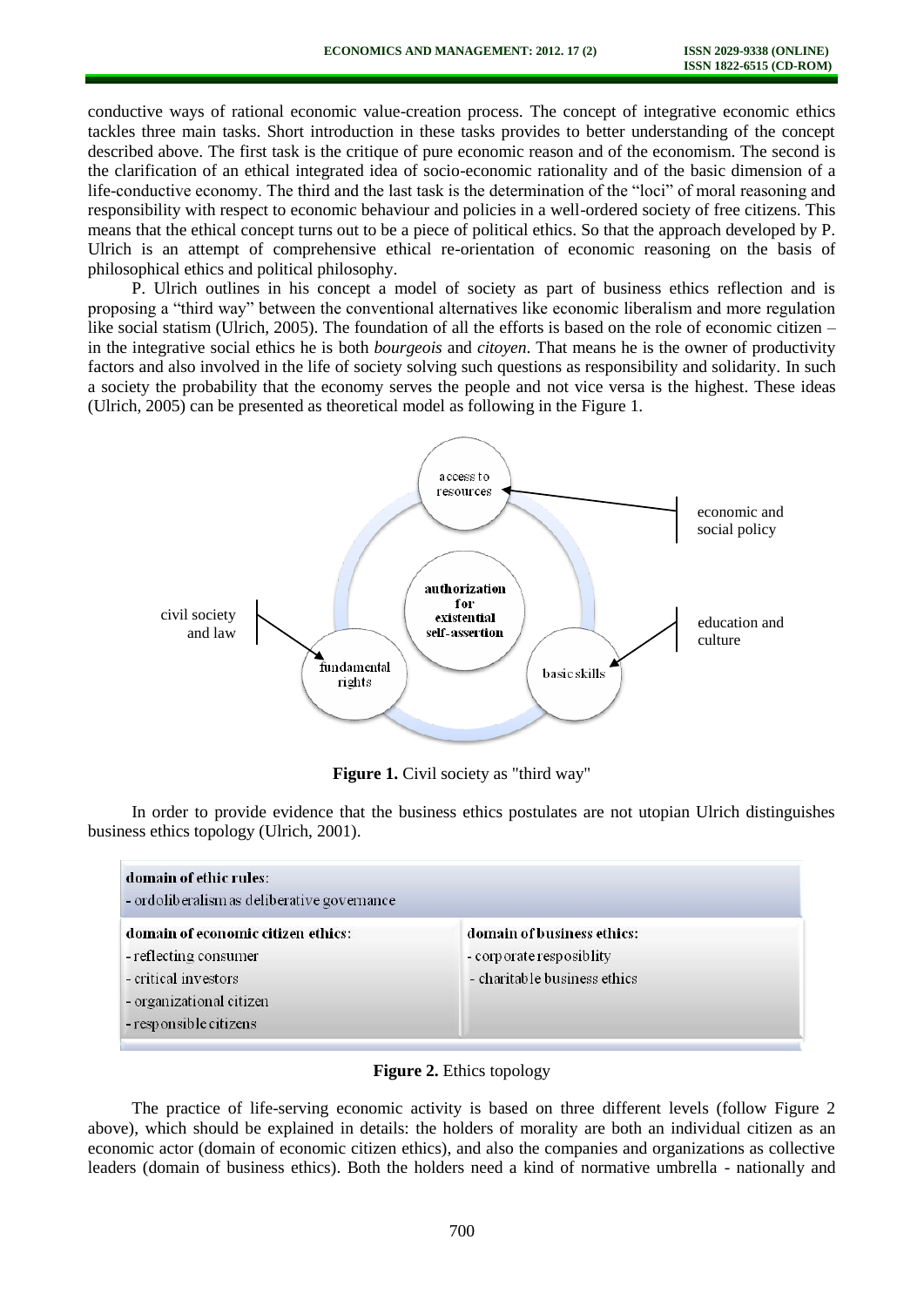globally determined market order (domain of ethic rules). The aim of these considerations is a harmonious balance between individual ethics and institutional ethics, between self-claims of any economic agent and the necessary of moral environment.

It is worth considering that the St. Gallen concept of integrative economic ethics is not an ideal one, as this approach does not take into account the necessity of maintenance of economic interests. St. Galler approach is based on philosophical and critical analysis, while knowledge of cybernetics, game theory and institutional economics was not incorporated. P. Ulrich builds his theory on the moral characteristics of each economic actor while the role of normative regulatory authority is neglected, so that the successful implementation of the approach is difficult. Further critics of the St.Gallen approach can be found by Steinmann (2004), Leisinger (2004) and Christ (2006). The kind of normative regulatory authority can be represented by Ethics Institutes and different Associations, but also by church due to the fact that even though the church is divided from the state, but according to the latest surveys most the Europeans consider themselves as bearers of Christian religious and cultural heritage.

### **Roman Catholic Church's Social Encyclicals**

According to the Catholic Doctrine the church is a part of the divine plan of salvation. It is supposed to realize its mission both in material and spiritual categories. It should be considered that theological-ethical reflection is tied to the divine revelation and the statements of scripture (both Old and New Testament). Nevertheless the long intellectual history and solid foundation, the confrontation with social questions began in the first half of the 19th century. So that the modern social teaching begins with the publication of encyclical Rerum Novarum by Pope Leo XIII, in which he speaks about the negative excesses of capitalism in the modern industrial societies. The Catholic Church has been trying to ensure that this document is considered both as economic and religious *Magna Carta* that has been developed and updated later on, establishing a hundred-year tradition of church`s social encyclicals (follow Figure 3). The following part is going to summarize the development of the social teaching of Catholic Church and provide main aspects of the documents.



**Figure 3.** Hundred-year tradition of church`s social encyclicals

Rerum Novarum (Pope Leo XIII, 1891) - the opening words and the title of the Encyclical issued by Leo XIII is the "Condition of Labour". The Encyclical follows the lines of the traditional teaching concerning such aspects as the rights and duties of property and the relations between employer and employee, it also applies the old doctrines specifically to modern conditions. It develops the idea that the true remedy can be found in the combined action of the Church, the State, the employer and the employed. It is explained that the Church is properly interested in the social question because of its religious and moral aspects; the State has the right and the duty of intervention on behalf of justice and individual and social well-being; while the employers and workers should organize into both mixed and separate associations for mutual protection and for self protection. Quadragesimo anno (Pope Pius XI, 1931) was issued on social issues in commemoration of Leo XIII's first modern social encyclical. Confronting severe world economic conditions, the message included a censure of the capitalist order and a recommendation to move toward a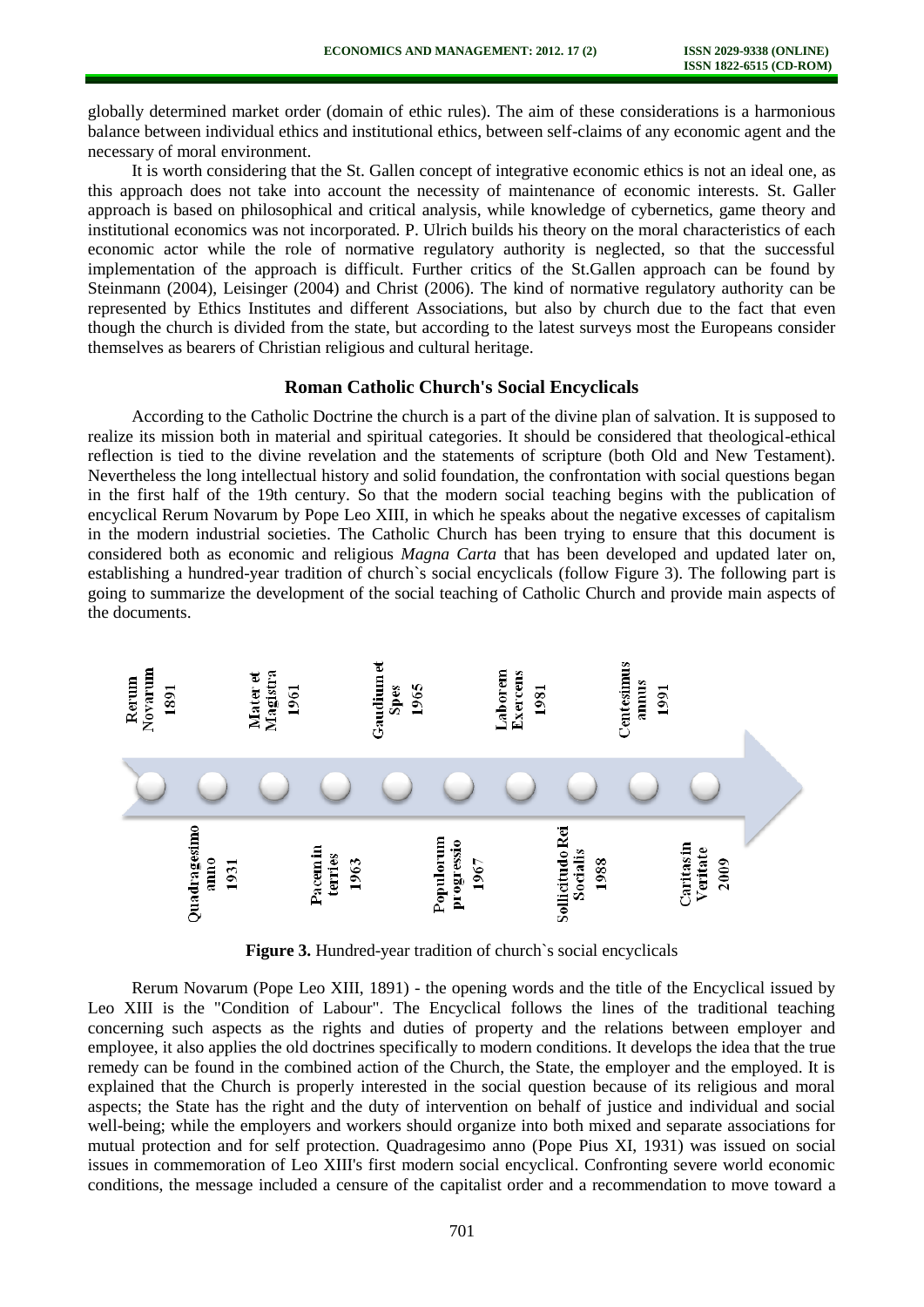more corporatist system. At the same time, the letter also included a reiteration of Leo's condemnation of socialism and a strong statement against excessive extension of state power. Mater et Magistra (Pope John XXIII, 1961) is the encyclical written on the topic of Christianity and Social Progress, and it is referring to the role of the church, describing a necessity to work towards authentic community in order to promote human dignity. Pacem in terries (Pope John XXIII, 1963) was the first encyclical that the Pope did not address to the Catholic faithful only, but also to all men of good will, highlighting the importance of respect of human rights as an essential consequence of the Christian understanding of men. Gaudium et Spes (Pope Paul VI, 1965) is one of the four Apostolic Constitutions resulting from the Second Vatican Council. The document is an overview of the Catholic Church's teachings about humanity's relationship to society, especially in reference to economics, poverty, social justice, culture, science, technology and ecumenism. Populorum progressio (Pope Paul VI, 1967) was devoted to the topic of the development of people and that the economy of the world should serve mankind and not just the few. It touches on a variety of principles of Catholic social teaching, as for example the right to a just wage; the right to security of employment; the right to fair and reasonable working conditions; the right to join a union; and the universal destination of resources and goods. It had become traditional for Popes to publish new writings on social issues on ten-year anniversaries of Rerum Novarum, in order to keep the teachings relevant to the current times. Laborem Exercens (Pope John Paul II, 1981) was written in respect to the  $90<sup>th</sup>$  anniversary, and makes reference to Rerum Novarum. The main ideas of the document could be summarized as following: increased use of technology would bring changes comparable to the industrial revolution of the previous century. The Pope noted that some resources, particularly oil, were becoming scarce. Also, the need to protect the environment was becoming apparent. People in the developing world wanted to be more involved in the global economy. John Paul welcomed this trend, but feared it would bring unemployment for many skilled workers as work was distributed more widely. In Sollicitudo Rei Socialis (Pope John Paul II, 1988) the global development and its ethical and moral dimensions are discussed. The Pope builds on Pope Paul VI's work, and after surveying the state of poor countries, he considers the confrontation between the two global blocs. He then points to the structures of sin as obstacles to development and calls for conversion towards solidarity. Centesimus annus (Pope John Paul II, 1991) was written during the last days of the Cold War, was examining contemporaneous political and economic issues. The encyclical expounds on issues of social and economic justice, including a defense of private property rights and the right to form private associations, like labor unions. The reoccurring themes of social and economic justice mentioned in the document articulate foundational beliefs in the social teaching of the Catholic Church. Throughout the encyclical the Pope calls on the State to be the agent of justice for the poor and to protect human rights of all its citizens. Caritas in Veritate (Pope Benedict XVI, 2009) - the encyclical is concerned with the problems of global development and progress towards the common good, arguing that both Love and Truth are essential elements of an effective response. The work is addressed to the global society and contains detailed reflection on economic and social issues and problems. The Pope points out that the Church does not offer specific technical solutions, but rather moral principles to inform the building of such solutions. The economic themes include an attack on free market fundamentalism, though a simplistic polarization of the free market model versus interventionist big government solutions is rejected. There is importance of the need for the actions of all economic actors to be informed by ethics as well as the profit motive.



**Figure 4.** Social Principles

Based on the chronological presentation of the social doctrines issued by the Catholic Church the focus should be shifted to the principles of social conduct. These social principles are the result of the efforts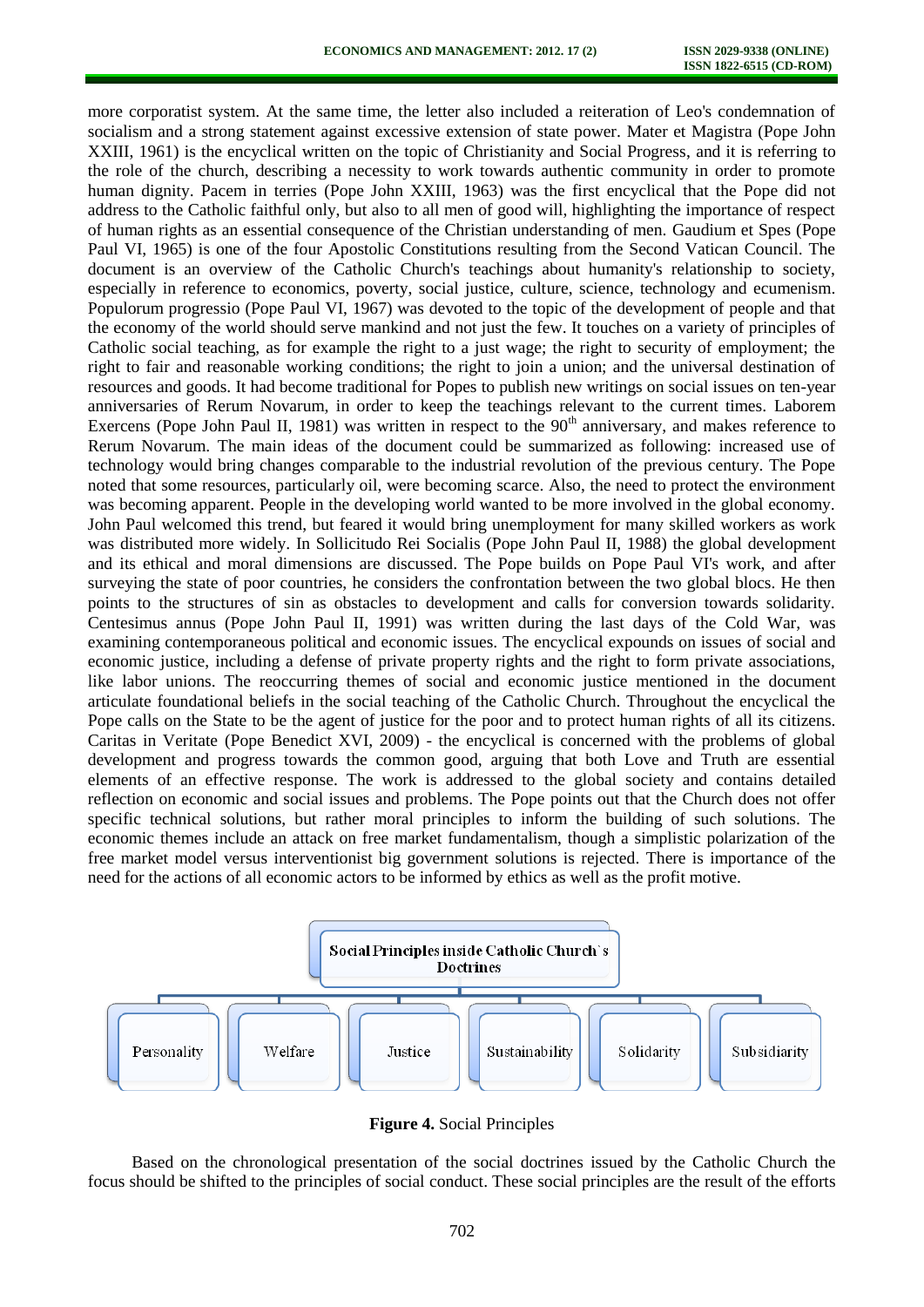incurred at different times, nevertheless there is a possibility of insights` and doctrines` systematization in order to provide some proves of their timelessness and connection to contemporary historical periods and political contexts. The encyclicals provides basis for the summary of the following social principles (follow Figure 4 above) explained below.

According to the Catholic Church`s Doctrines the man is incomparable and unique in every subject, and a kind of special dignity belongs to him. On the other hand, the man is a part of community, who is asking for respect and love, while these aspects should fit into social order. This dual anthropological determination of man as individual and social being finds its spirit in the two mutually interrelated principles of personality and welfare. Another basic question for a good and peaceful coexistence within a social community is that of justice. Throughout the theological history different concepts of fair distribution of goods were developed and debated. The significant question about the relation between individuals and group as well as necessary socio-economic structures that will meet the ideal is to be considered in relation to the time axe. The goal of intergenerational equity and the corresponding responsibility of natural resources is determined in the principle of sustainability. The last pair of terms has a special place regarding their historical background. The question of solidarity was particularly virulent by the shift to a modern labor and industrialized society, while the new forms of organization and social unity were necessary. As a counterpoint the principle of subsidiary was formulated, and especially appropriate in response to the totalitarian forms of government in order to protect the personal responsibility of individuals.

Summarizing one can formulate the following duties and social profile of theological ethics: it as an ethical reflection of all social processes, institutions and structures is accompanying all the questioning circumstances, it seeks to understand them, it examines implications, opportunities and obstacles for a wellformed co-existence of humans. From their own perspective theological ethics designs normative orientations and it tries to implement them into a polyphonic discourse of societal goals and means, while developing argumentative structures.

# **Theoretical Interdisciplinary Concept**

Despite the different patterns of argumentation and contrary position in terms of the highest instance of moral system of values, norms and expectations both the integrative business ethics and the Catholic social teaching are reaching to similar results and orientations. So that there is a basis for a fruitful further dialog and cooperation on the field of business ethics.



**Figure 5.** Interdisciplinary concept

The last part of the current paper is devoted to the discussion of dialog and cooperation possibilities. So that three specific areas of action are going to be presented. It is important to underline that each area, where cooperation is possible, is situated on a different recursion level inside the economic organizations (micro level, meso level and macro level). As a result of these considerations a profile of a Christian business ethics can be developed and described. The concept is based on doctrines and tradition, in the economic and social policy issues it stays on the pulse of the signs of the time and it also remains in the interdisciplinary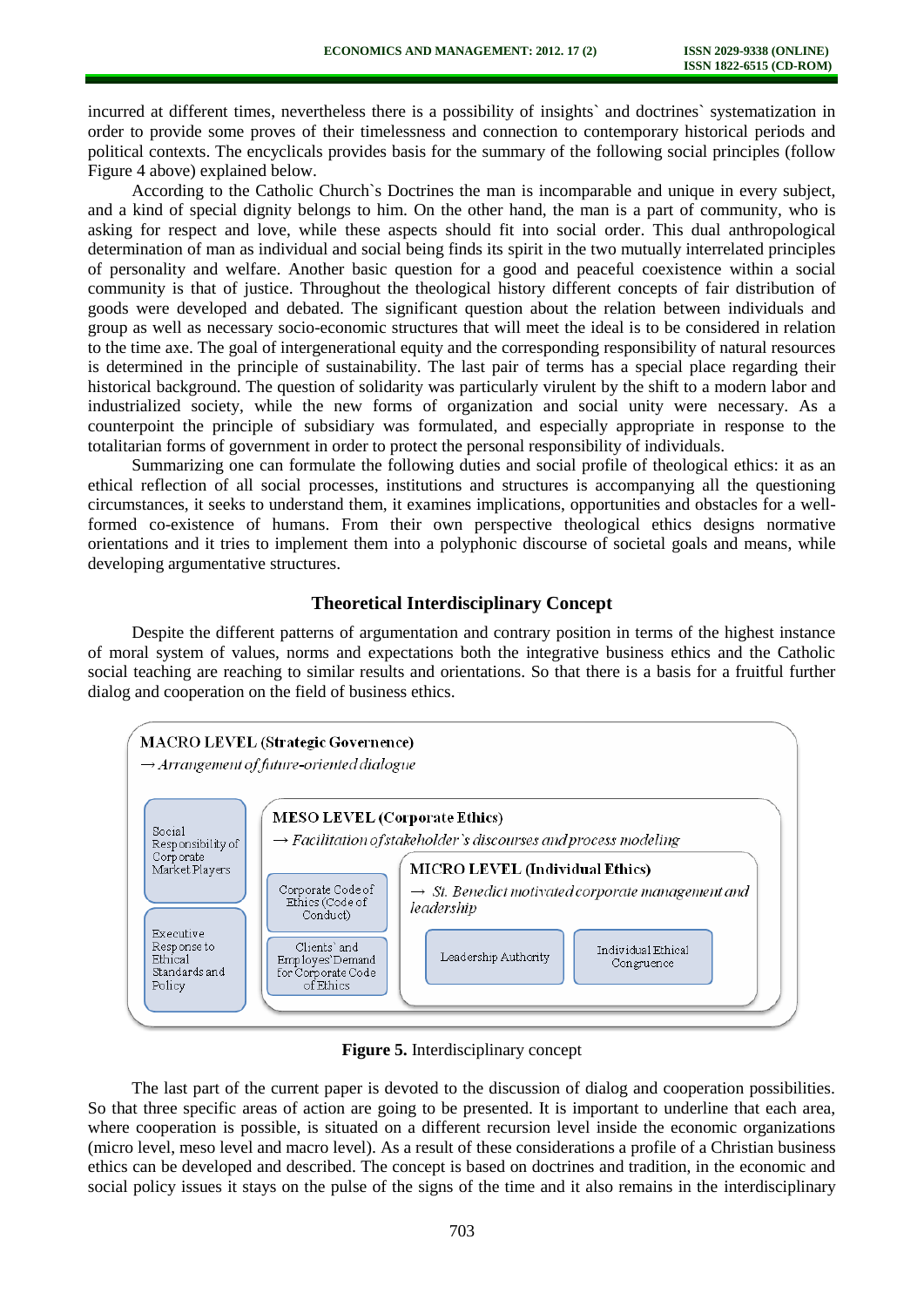exchange with other concepts. The Figure 5 above shows a theoretical interdisciplinary model of Christian business ethics.

On the micro level it is possible to consider St. Benedict motivated corporate management and leadership principles, as the church has been acquiring skills in the proper and humane management of employees, groups or organizations. Especially the monastic communities have been developing rules for a well-ordered coexistence, describing the necessary qualities and attitudes of a leader. These insights and wisdoms were gained over generations and many of them do not lose their importance today, so that a transfer of the rules of St. Benedict in the commercial world of managers and executives is possible. The kind of transfer would lead to the following management principles as both-side attention inside the organization and permanent learning from each other; the role of manager defined as a culture of service; appreciation of individual diversity. Further discussion can be found by Grün (2004) and Bilgri & Stadler (2004).

On the meso level the aspect of facilitation of stakeholder`s discourses and process modeling can be discussed. These considerations are based on the idea, that the ethical quality of a company is measured not only by its voluntary service, social engagement, or good relationships between management and employees, but also by its moral commitment to customers, suppliers, other stakeholders and society and environment. Further discussion can be found by Ulrich (2005) and Kleinfeld (2004).

On the macro level one can consider the fact that the church can and should make use of the orientation vacuum during the period of volatile financial markets and economic downturn, and engage itself with an ecumenical effort in initiatives and projects. The church (regardless the confession) could take the role the agent responsible for common good in order to create discourse for further exchange and contribution of new impulses. Therefore, the churches (along with the Christian organizations) in accordance with the principle of subsidiary should not be engaged in the sense of making policy, but they can fulfill their tasks by providing methodological competence and supporting clarity of content, in order to ensure a new style human politics. Further discussion can be found by Heimbach-Steins (2001).

#### **Conclusions**

The main goal of the current paper was to determine a possibility of successful interdisciplinary exchange between the integrative business ethics and the Catholic social ethics. Critical analysis has shown that a forward-looking dialogue is possible. In the current part main results of the study should be summarized.

- 1. Although both approaches differ from each other in terms of their definition of moral principle, there are some intersections at the level of substantive statements - both approaches reflect their view of a man as a representative of a high ideal. These intersections provide a basis for possible transfers between both disciplines.
- 2. Both concepts of social ethics and Catholic social teaching have been uniting theoretical and practical skills, providing critical analysis and constructive participation in social function.
- 3. The Catholic social ethics that is based on already well-developed resources could have more influence on spectrum of business ethics models and consulting services. In order to insure this possibility two impulses from the concept of integrative economic ethics can be derived:
	- a. Increased consideration of companies and entrepreneurs as the real backbone of the economy (through the reception of the figure of good corporate citizens).
	- b. Intensive participation in the discussion about the ways and means of good, justified and lasting economic activity and contribution to these processes.
- 4. An interdisciplinary comparison of integrative economic ethics and Catholic social ethics allows coming to the conclusion that further dialog could be based on the following approach: integration – criticism – stimulation. Both positions are consistent in their self-understanding not to be a partdiscipline to complement other field of studies, but they are representing the ethical code for men in the different aspects of life, while dialog is necessary and welcomed from both parts (*integration*). From the side of Catholic social doctrine one can notify (*criticism*) that the model developed by Peter Ulrich is far away of any transcendent reference, which is an important intellectual argumentative and deprived resource. So that social principles developed through the centuries could be a stimulating impulse (*stimulation*) for the concept of good co-existence of men.